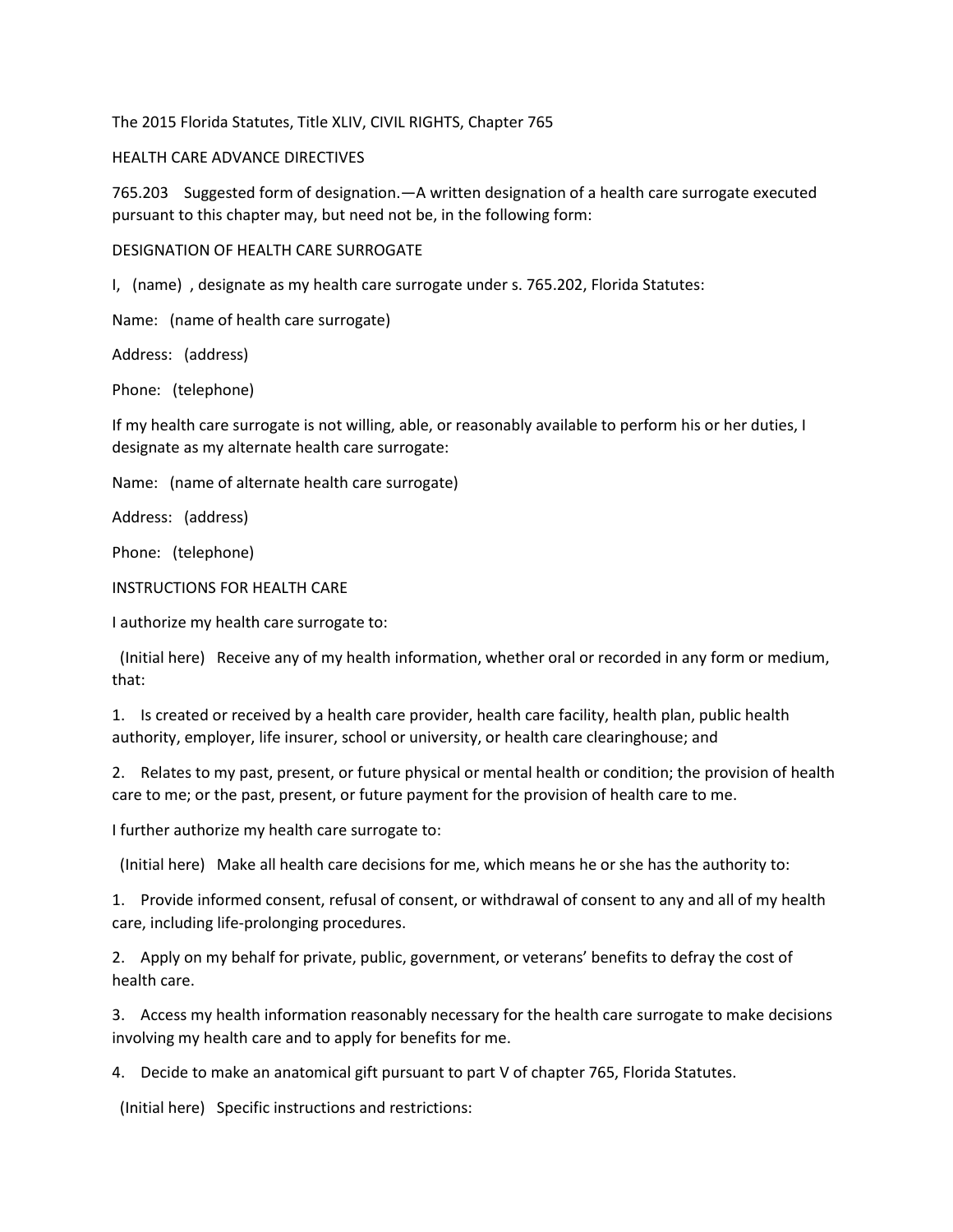While I have decision making capacity, my wishes are controlling and my physicians and health care providers must clearly communicate to me the treatment plan or any change to the treatment plan prior to its implementation.

To the extent I am capable of understanding, my health care surrogate shall keep me reasonably informed of all decisions that he or she has made on my behalf and matters concerning me.

THIS HEALTH CARE SURROGATE DESIGNATION IS NOT AFFECTED BY MY SUBSEQUENT INCAPACITY EXCEPT AS PROVIDED IN CHAPTER 765, FLORIDA STATUTES.

PURSUANT TO SECTION 765.104, FLORIDA STATUTES, I UNDERSTAND THAT I MAY, AT ANY TIME WHILE I RETAIN MY CAPACITY, REVOKE OR AMEND THIS DESIGNATION BY:

(1) SIGNING A WRITTEN AND DATED INSTRUMENT WHICH EXPRESSES MY INTENT TO AMEND OR REVOKE THIS DESIGNATION;

(2) PHYSICALLY DESTROYING THIS DESIGNATION THROUGH MY OWN ACTION OR BY THAT OF ANOTHER PERSON IN MY PRESENCE AND UNDER MY DIRECTION;

(3) VERBALLY EXPRESSING MY INTENTION TO AMEND OR REVOKE THIS DESIGNATION; OR

(4) SIGNING A NEW DESIGNATION THAT IS MATERIALLY DIFFERENT FROM THIS DESIGNATION.

MY HEALTH CARE SURROGATE'S AUTHORITY BECOMES EFFECTIVE WHEN MY PRIMARY PHYSICIAN DETERMINES THAT I AM UNABLE TO MAKE MY OWN HEALTH CARE DECISIONS UNLESS I INITIAL EITHER OR BOTH OF THE FOLLOWING BOXES:

IF I INITIAL THIS BOX [ ], MY HEALTH CARE SURROGATE'S AUTHORITY TO RECEIVE MY HEALTH INFORMATION TAKES EFFECT IMMEDIATELY.

IF I INITIAL THIS BOX [ ], MY HEALTH CARE SURROGATE'S AUTHORITY TO MAKE HEALTH CARE DECISIONS FOR ME TAKES EFFECT IMMEDIATELY. PURSUANT TO SECTION 765.204(3), FLORIDA STATUTES, ANY INSTRUCTIONS OR HEALTH CARE DECISIONS I MAKE, EITHER VERBALLY OR IN WRITING, WHILE I POSSESS CAPACITY SHALL SUPERSEDE ANY INSTRUCTIONS OR HEALTH CARE DECISIONS MADE BY MY SURROGATE THAT ARE IN MATERIAL CONFLICT WITH THOSE MADE BY ME.

SIGNATURES: Sign and date the form here:

(date) (sign your name)

(address) (print your name)

(city) (state)

SIGNATURES OF WITNESSES: